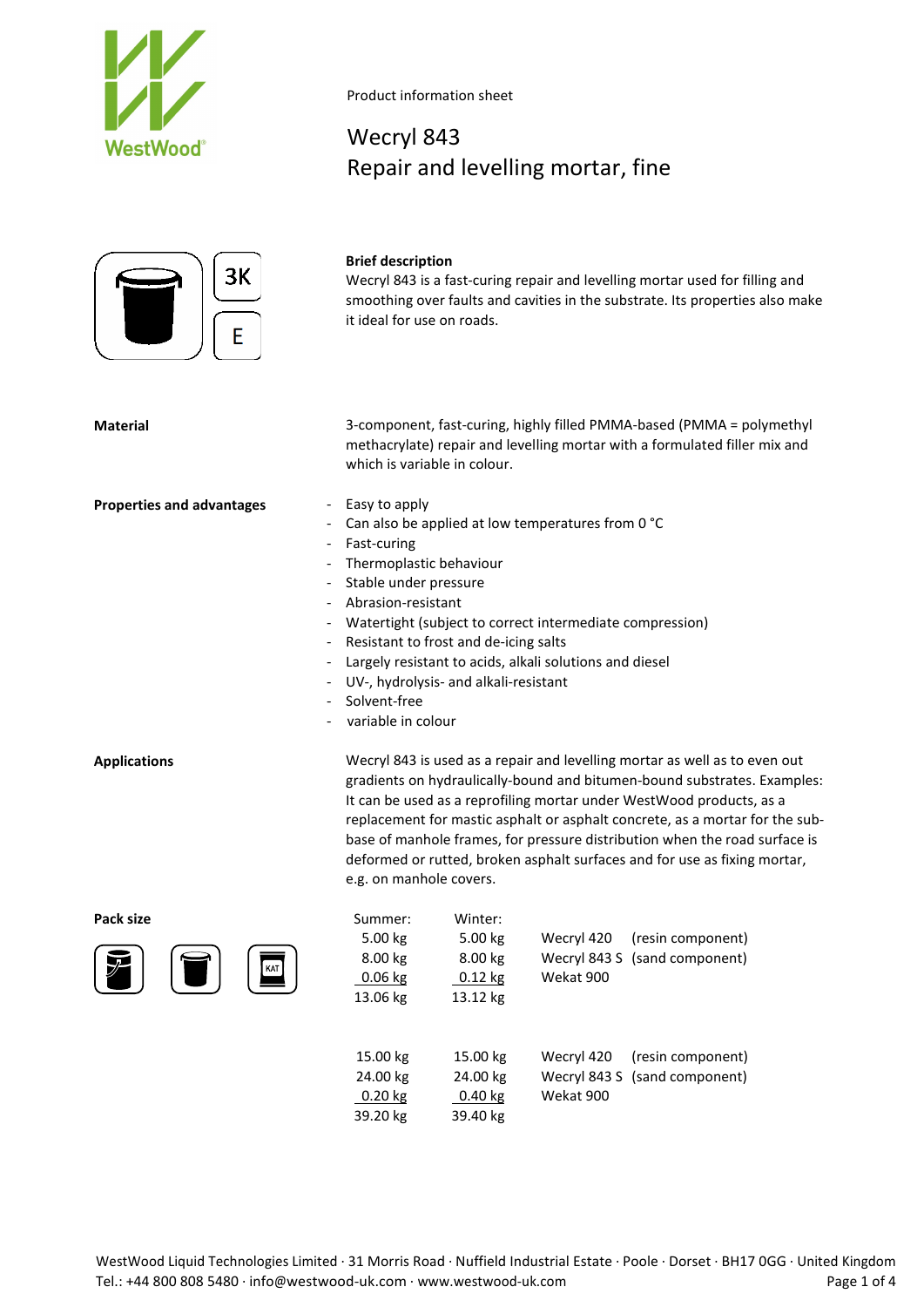

# Product information sheet

# Wecryl 843 Repair and levelling mortar, fine

**Colours** RAL 7030 Stone grey RAL 7032 Pebble grey RAL 7043 Traffic grey B Other RAL colours are available on request.

**Storage** Store products sealed in their original packaging and in a cool, dry and frostfree place. Avoid warm storage areas even for brief periods, for example on site. Consequently, the products must not be exposed to direct sunlight nor kept in a vehicle. The unopened product has a shelf life of at least 6 months after delivery. After removing some of the contents, reseal the containers so they are airtight.

## **Application conditions Temperatures**

The product can be applied within the following temperature ranges:

| Product    | Temperature range, in °C |                |               |  |  |
|------------|--------------------------|----------------|---------------|--|--|
|            | Air                      | Substrate*     | Material      |  |  |
| Wecryl 843 | $-5$ to $+35$            | $+3$ to $+40*$ | $+3$ to $+30$ |  |  |

\* The substrate temperature must be at least 3 °C above the dew point during application and curing.

## **Moisture**

The relative humidity must be  $\leq$  90%.

The surface to be coated must be dry and ice-free.

The surface must be protected from moisture until the coating has hardened.

# **Reaction times and required amounts of catalyst**

|                    | Reaction times for Wecryl 843 (at 20 |  |  |  |
|--------------------|--------------------------------------|--|--|--|
|                    | °C)                                  |  |  |  |
| Pot life           | approx. 20 min                       |  |  |  |
| Rainproof          | approx. 30 min                       |  |  |  |
| Can be walked on/  |                                      |  |  |  |
| overcoated         | approx. 1 hour                       |  |  |  |
| <b>Curing time</b> | approx. 3 hours                      |  |  |  |

Higher temperatures will reduce reaction times, while lower temperatures will increase reaction times.

The following table shows the recommended amount of catalyst to be added to the resin to adjust the curing reaction in line with the temperature.

| Product |  | Substrate temperature in ${}^{\circ}$ C / Required amounts of catalyst in % w/w (guide) |
|---------|--|-----------------------------------------------------------------------------------------|
|---------|--|-----------------------------------------------------------------------------------------|

|            | $\cdot$ $\sim$<br>-3 |    | 10 | 1 E  | 20   | つに<br>دے                         | 30 | $\mathbf{r}$<br>35 | 40 |  |
|------------|----------------------|----|----|------|------|----------------------------------|----|--------------------|----|--|
| Wecryl 420 | 3%                   | 2% | 2% | 1.5% | 1.5% | 1.5%<br>$\overline{\phantom{a}}$ | 1% | 1%                 | 1% |  |
| (Resin)    |                      |    |    |      |      |                                  |    |                    |    |  |

**Consumption rates** 2.1 kg/m² per mm layer thickness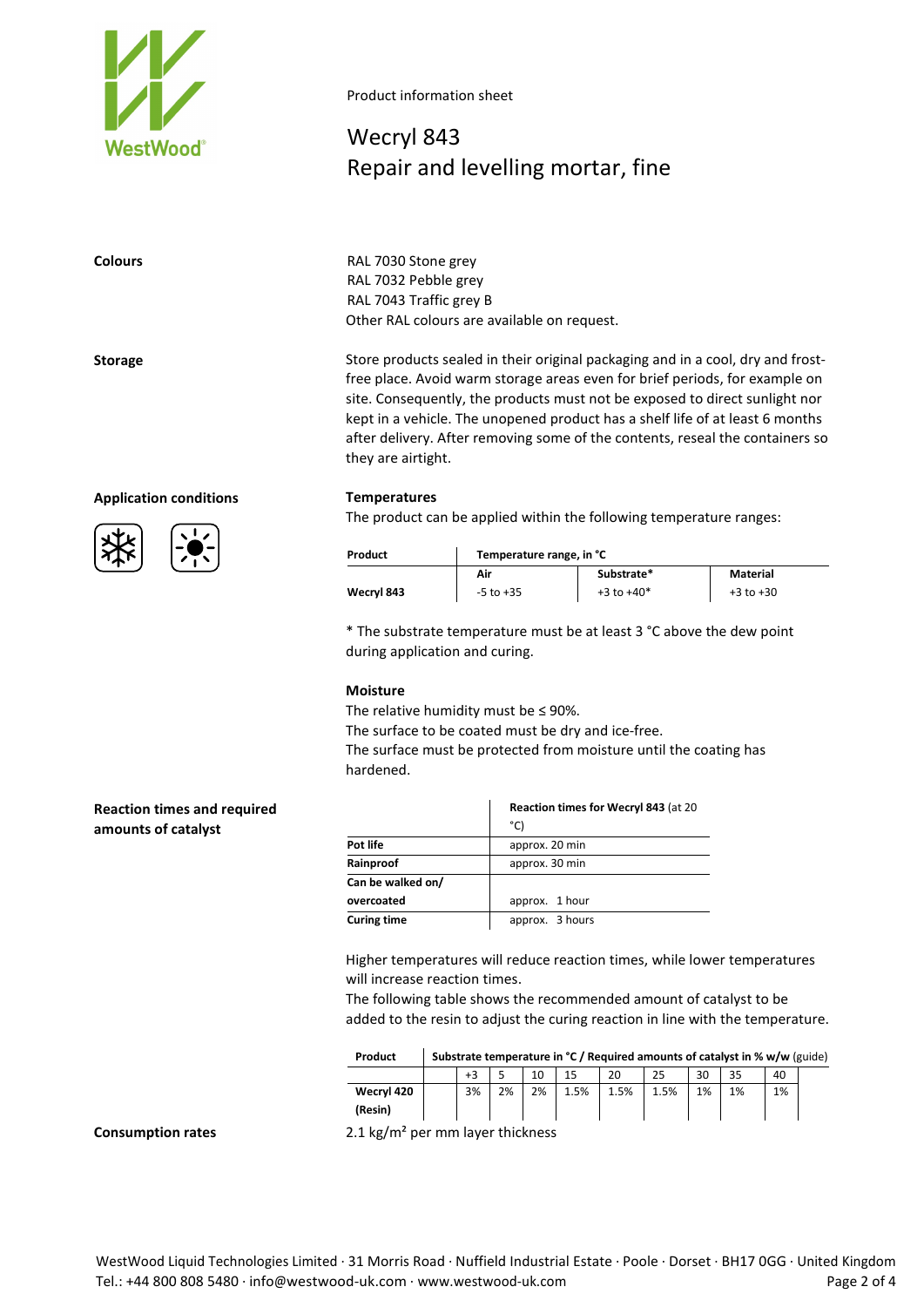

# **Technical data**





Product information sheet

# Wecryl 843 Repair and levelling mortar, fine

| Density:   |                               |                        |
|------------|-------------------------------|------------------------|
| Wecryl 843 |                               | 2.08 g/cm <sup>3</sup> |
|            | Wecryl 420 (resin component)  | 1.80 $g/cm^{3}$        |
|            | Wecryl 843 S (sand component) | 2.65 $g/cm3$           |

**Product application Application equipment / tools** For mixing the product: Stirrer with spiral mixer head

> For applying the product: Smoothing trowel

# **Substrate preparation**

The mortar is applied on top of the hardened WestWood Wecryl Primer.

To ensure better application, the primer can be lightly topped with quartz sand 0.2 - 0.6.

## **Mixing**

Stir the rolled surfacing, add all of it to the sand mixture and then stir with a compulsory mixer (spiral mixer head) until a smooth consistency is achieved (no lumps). Then add the catalyst while stirring the resin at the slow-speed setting and stir entire contents for 3 minutes. There must be no lumps or nodules and all the material on the base and walls of the container must be incorporated. To ensure that this is done, it is helpful to repot the material once during the mixing process.

## **Application**

Pour the mortar onto the primed surface, compress and finish immediately with a smoothing trowel. The mortar can be applied in layer thicknesses of up to 50 mm in a single operation.

Important: Please make sure that the mortar is worked well into the corners (compacted).

**Preparation for subsequent layers:**

None required

**Cleaning** When work is interrupted or completed clean the tools thoroughly with WestWood Cleaning Agent within the pot life of the material. This can be done with a brush. Do not use the tools again until the Cleaning Agent has evaporated fully.

Simply immersing the tools in the Cleaning Agent will not prevent the material from hardening.

**Information on safety and risks** Please refer to the safety data sheets for the products used.